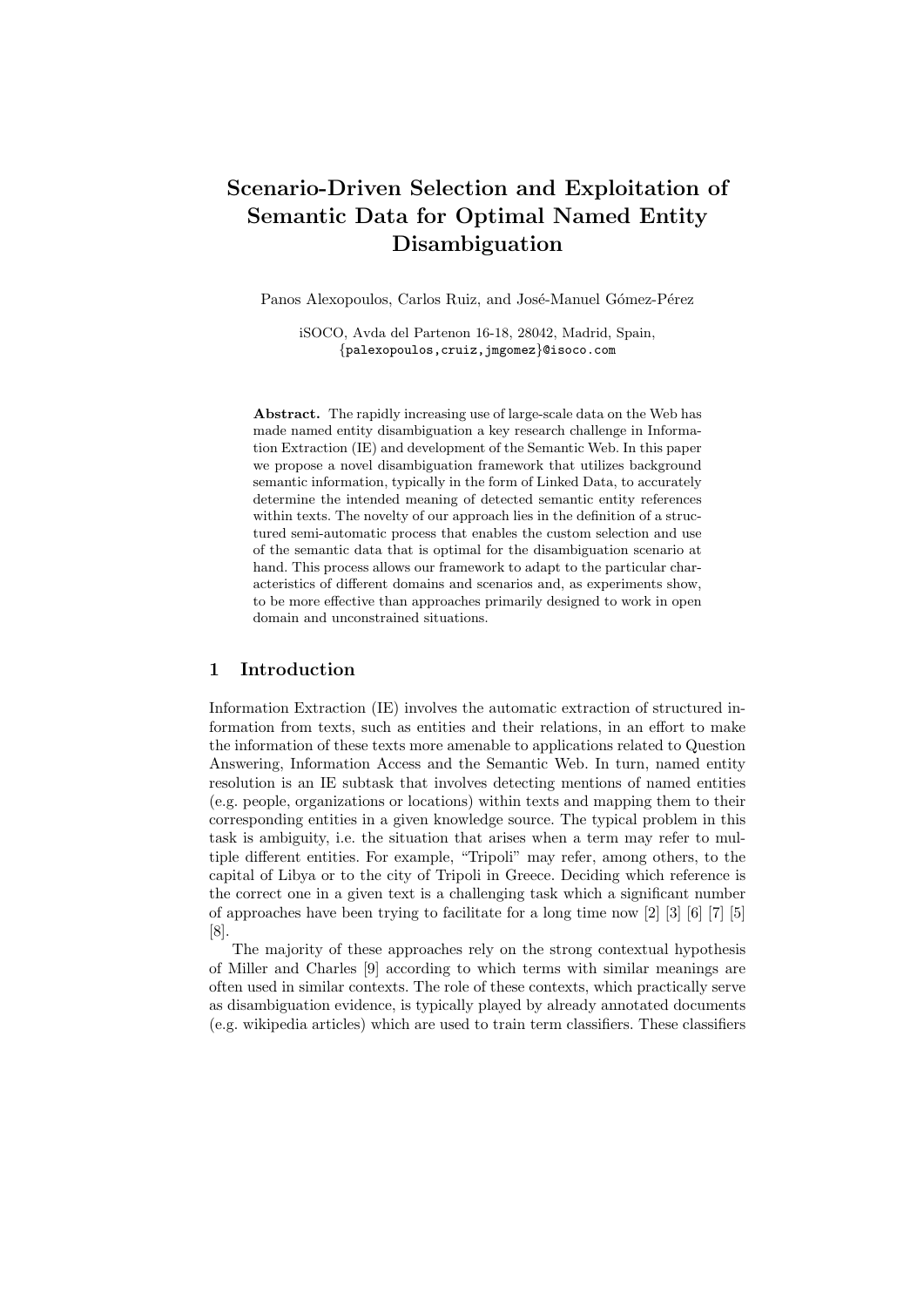link a term to its correct meaning entity, based on the similarity between the term's textual context and the contexts of its potential entities [8] [10].

An alternative kind of disambiguation evidence that has recently begun to be used are semantic structures like ontologies and Linked Data [7] [6] [12]. The respective approaches typically employ graph-related measures to determine the similarity between the graph formed by the entities found within the ambiguous term's textual context and the graphs formed by each candidate entity's "neighbor" entities in the ontology. The candidate entity with the best matching graph is assumed to be the correct one.

An obvious limitation of this is the need for comprehensive semantic information as input to the system; nevertheless the increasing availability of such information on the Web, typically in the form of Linked Data, can help overcome this problem to a significant degree. Still, however, effectiveness of these approaches is highly dependent on the degree of alignment between the content of the texts to be disambiguated and the semantic data to be used. This means that the ontology's elements (concepts, instances and relations) should cover the domain(s) of the texts to be disambiguated but should not contain other additional elements that i) do not belong to the domain or ii) do belong to it but do not appear in the texts.

To show why this is important, consider an excerpt from a contemporary football match description saying that "Ronaldo scored two goals for Real Madrid". To disambiguate the term "Ronaldo" in this text using an ontology, the only contextual evidence that can be used is the entity "Real Madrid", yet there are two players with that name that are semantically related to it, namely Cristiano Ronaldo (current player) and Ronaldo Luis Nazario de Lima (former player). Thus, if both relations are considered then the term will not be disambiguated. Yet, the fact that the text describes a contemporary football match suggests that, in general, the relation between a team and its former players is not expected to appear in it. Thus, for such texts, it would make sense to ignore this relation in order to achieve more accurate disambiguation.

Unfortunately, current approaches do not facilitate such a fine-grained control over which parts of a given ontology should be used for disambiguation in a given scenario and which not. Some of them allow the constraining of the concepts to which the potential entities may belong [6] [8], but they do not do the same for relations nor do they provide any structured process and guidelines for better execution of this task. That is because their goal is to build scenario and domain independent disambiguation systems where a priori knowledge about what entities and relations are expected to be present in the text is usually unavailable. Indeed, this is the case in scenarios involving news articles, blog posts, tweets and generally texts whose exact content cannot really be predicted. Yet there can be also specialized scenarios where such predictions can be safely made.

One such scenario is the one above about football match descriptions. This was in the context of the project BuscaMedia<sup>1</sup> and involved the disambiguation of football related entities within texts describing highlights of football matches.

 $1$  http://www.cenitbuscamedia.es/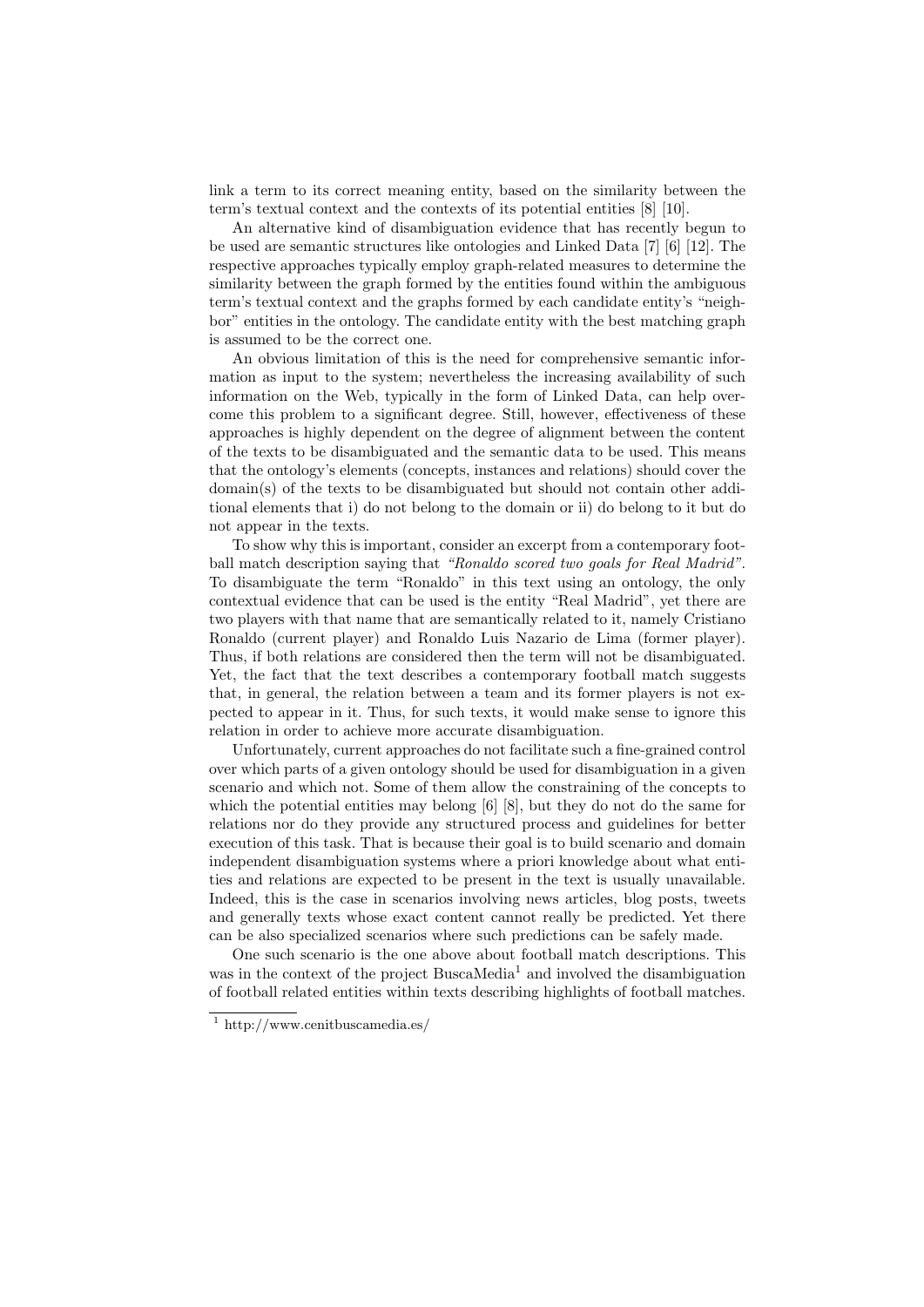The nature of these texts made safe the assumption that the entities expected to be found in them were players, coaches and teams and that the relations implied between them were the ones of current membership (i.e. players and coaches related to their current team). A similarly specialized scenario was in the project  $\text{GLOCAL}^2$ , involving the disambiguation of location entities within historical texts describing military conflicts. Again, the nature of these texts allowed us to expect to find in them, among others, military conflicts, locations where these conflicts took place and people and groups that participated in them.

Given that, in this paper we define a novel ontology-based disambiguation framework that is particularly applicable to similar to the above scenarios where knowledge about what entities and relations are expected to be present in the texts is available. Through a structured semi-automatic process the framework enables i) the exploitation of this a priori knowledge for the selection of the subset of domain semantic information that is optimal for the disambiguation scenario at hand, ii) the use of this subset for the generation of disambiguation evidence and iii) the use of this evidence for the disambiguation of entities within the scenario's texts. As we will show in the rest of the paper, this process allows our system to be more effective in such constrained scenarios than other disambiguation approaches designed to work in unconstrained ones.

The rest of the paper is as follows. Section 2 presents related work while section 3 describes in detail our proposed framework. Section 4 presents experimental results regarding the framework's effectiveness in the two application scenarios mentioned above. Finally, in sections 5 and 6 we make a critical discussion of our work, we summarize its key aspects and we outline the potential directions it could take in the future.

## 2 Related Work

A recent ontology-based entity disambiguation approach is described in [7] where an algorithm for entity reference resolution via Spreading Activation on RDF Graphs is proposed. The algorithm takes as input a set of terms associated with one or more ontology elements and uses the ontology graph and spreading activation in order to compute Steiner graphs, namely graphs that contain at least one ontology element for each entity. These graphs are then ranked according to some quality measures and the highest ranking graph is expected to contain the elements that correctly correspond to the entities.

Another approach is that of [4] where the application of restricted relationship graphs (RDF) and statistical NLP techniques to improve named entity annotation in challenging Informal English domains is explored. The applied restrictions are i) domain ones where various entities are a priori ruled out and ii) real world ones that can be identified using the metadata about entities as they appear in a particular post (e.g. that an artist has released only one album, or has a career spanning more than two decades).

<sup>2</sup> http://glocal-project.eu/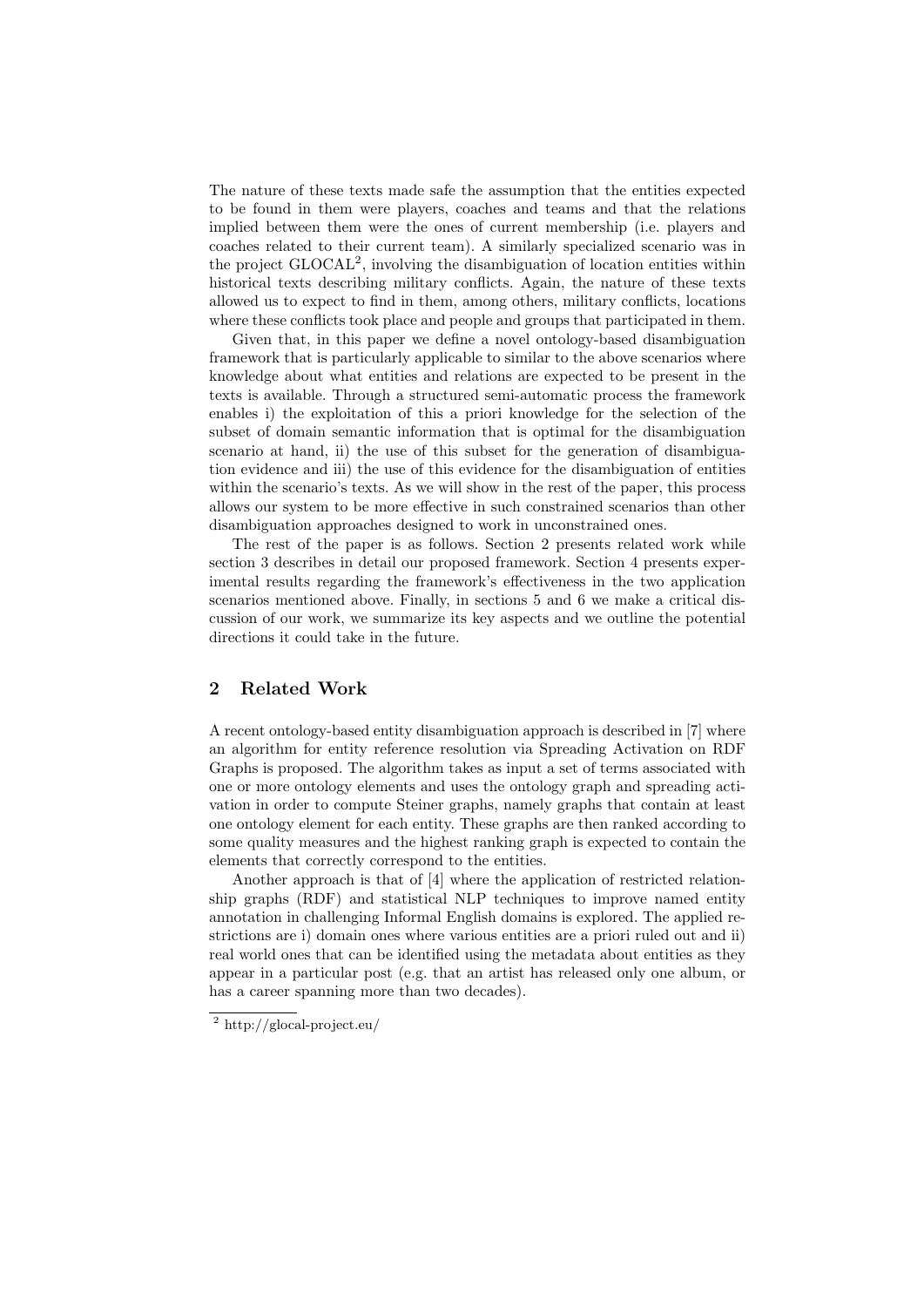In [5] Hassel et al. propose an approach based on the DBLP-ontology which disambiguates authors occurring in mails published in the DBLP-mailing list. They use ontology relations of length one or two, in particular the co-authorship and the areas of interest. Also, in [12] the authors take into account the semantic data's structure, which is based on the relations between the resources and, where available, the human-readable description of a resource. Based on these characteristics, they adapt and apply two text annotation algorithms: a structure based one (Page Rank) and a content-based one.

Several approaches utilize Wikipedia as a highly structured knowledge source that combines annotated text information (articles) and semantic knowledge (through the DBPedia<sup>3</sup> [1] and YAGO [13] ontologies). For example, DBPedia Spotlight [8] is a tool for automatically annotating mentions of DBPedia resources in text by using i) a lexicon that associates multiples resources to an ambiguous label and which is constructed from the graph of labels, redirects and disambiguations that DBPedia ontology has and ii) a set of textual references to DBPedia resources in the form of Wikilinks. These references are used to gather textual contexts for the candidate entities from wikipedia articles and use them as disambiguation evidence.

A similar approach that uses the YAGO ontology is the AIDA system [6] which combines three entity disambiguation measures: the prior probability of an entity being mentioned, the similarity between the contexts of a mention and a candidate entity, and the semantic coherence among candidate entities for all mentions together. The latter is calculated based on the distance between two entities in terms of type and subclassOf edges as well as the number of incoming links that their Wikipedia articles share.

The difference between the above approaches and our framework is detected in the way they treat the available semantic data. For example, Spotlight uses the DBPedia ontology only as an entity lexicon without really utilizing any of its relations, apart from the redirect and disambiguation ones. Thus, it's more text-based than ontology-based. On the other hand, AIDA builds an entity relation graph by considering only the type and subclassOf relations as well as "assumed" relations inferred by the links within the articles. The problem with this approach is that important semantic relations that are available in the ontology are not utilized and, of course, there is no control over which edges of the derived ontology graph should be utilized in the given scenario. Such control is not provided either in [7] or any of the rest aforementioned approaches except for that of [5] which, however, is specific for the scientific publications domain.

## 3 Proposed Disambiguation Framework

Our framework targets the task of entity disambiguation based on the intuition that a given ontological entity is more likely to represent the meaning of an ambiguous term when there are many ontologically related to it entities in the

<sup>3</sup> http://dbpedia.org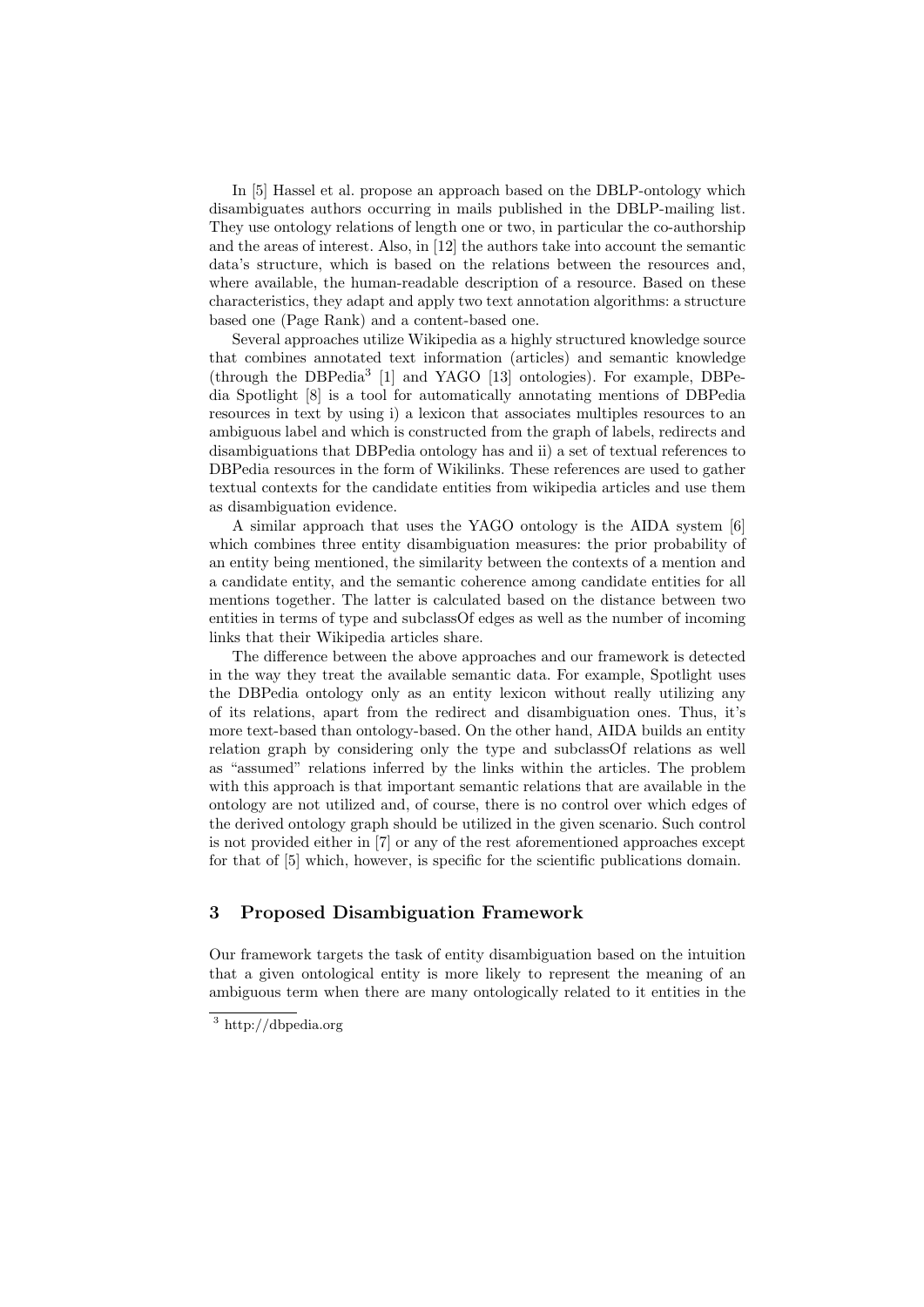text. These related entities can be seen as evidence whose quantitative and qualitative characteristics can be used to determine the most probable meaning of the term. For example, consider a historical text containing the term "Tripoli". If this term is collocated with terms like "Siege of Tripolitsa" and "Theodoros Kolokotronis" (the commander of the Greeks in this siege) then it is fair to assume that this term refers to the city of Tripoli in Greece rather than the capital of Libya.

Nevertheless, as we already showed in the introduction, which entities and to what extent should serve as evidence in a given scenario depends on the domain and expected content of the texts that are to be analyzed. For that, the key ability our framework provides to its users is to construct, in a semi-automatic manner, semantic evidence models for specific disambiguation scenarios and use them to perform entity disambiguation within them. In particular, our framework comprises the following components:

- A Disambiguation Evidence Model that contains, for a given scenario, the entities that may serve as disambiguation evidence for the scenario's target entities (i.e. entities we want to disambiguate). Each pair of a target entity and an evidential one is accompanied by a degree that quantifies the latter's evidential power for the given target entity.
- A Disambiguation Evidence Model Construction Process that builds, in a semi-automatic manner, a disambiguation evidence model for a given scenario.
- An Entity Disambiguation Process that uses the evidence model to detect and extract from a given text terms that refer to the scenario's target entities. Each term is linked to one or more possible entity uris along with a confidence score calculated for each of them. The entity with the highest confidence should be the one the term actually refers to.

In the following paragraphs we elaborate on each of the above components.

#### 3.1 Disambiguation Evidence Model and its Construction

For the purposes of this paper we define an ontology as a tuple  $O = \{C, R, I, i_C, i_R\}$ where

- $-$  C is a set of concepts.
- $I$  is a set of instances.
- $R$  is a set of binary relations that may link pairs of concept instances.
- $i_C$  is a concept instantiation function  $C \rightarrow I$ .
- $i_R$  is a relation instantiation function  $R \to I \times I$ .

The Disambiguation Evidence Model defines for each ontology instance which other instances and to what extent should be used as evidence towards its correct meaning interpretation. More formally, given a domain ontology  $O$ , a disambiguation evidence model is defined as a function  $dem: I \times I \rightarrow [0, 1]$ . If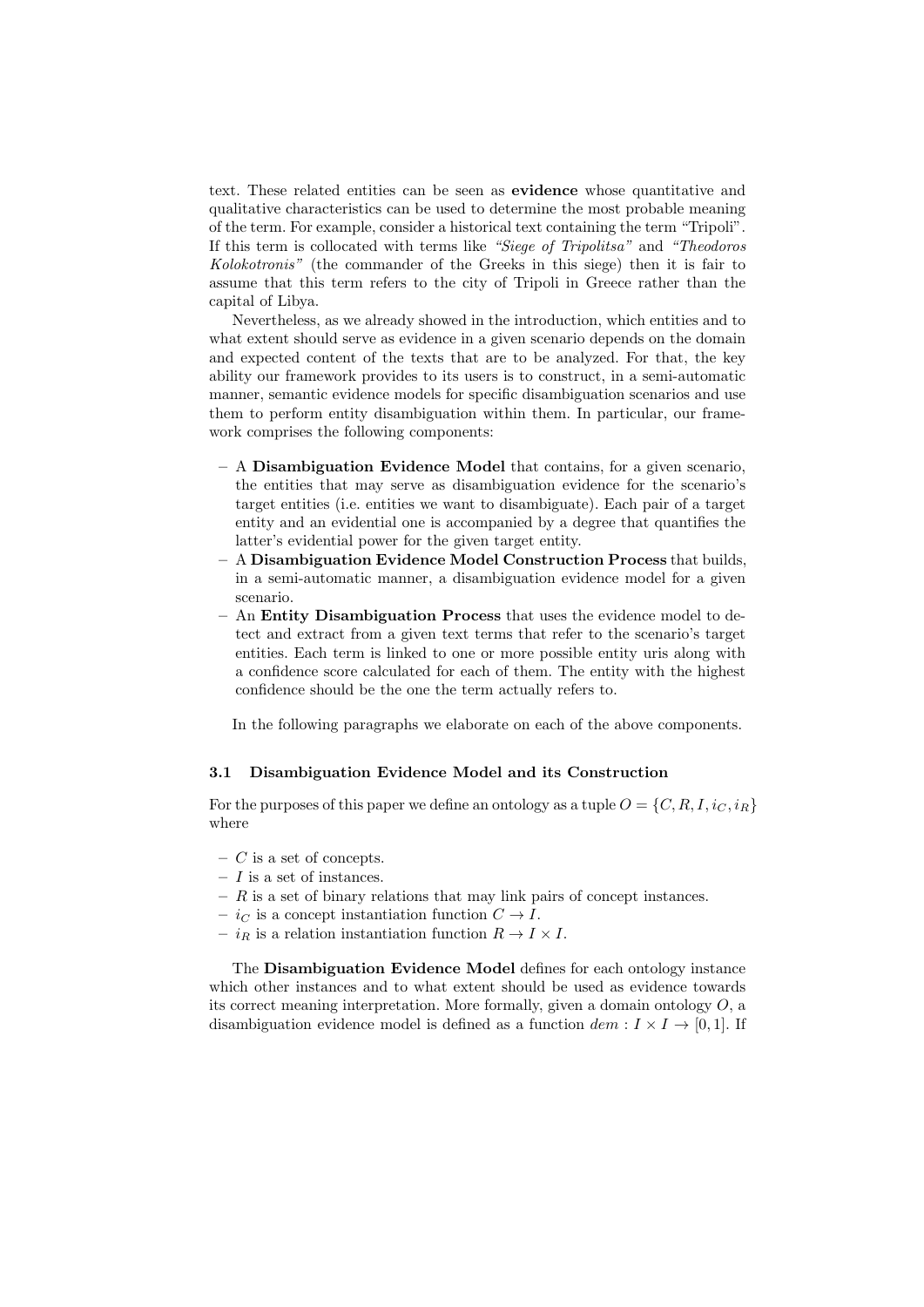$i_1, i_2 \in I$  then  $dem(i_1, i_2)$  is the degree to which the existence, within the text, of  $i_2$  should be considered an indication that  $i_1$  is the correct meaning of any text term that has  $i_1$  within its possible interpretations.

To construct the optimal evidence model for a given disambiguation scenario we proceed as follows: First, based on the scenario, we determine the concepts the instances of which we wish to disambiguate (e.g. players, teams and managers for the football match scenario). Then, for each of these concepts, we determine the related to them concepts whose instances may serve as contextual disambiguation evidence. The result of the above analysis should be a disambiguation evidence concept mapping function  $ev_C : C \to C \times R^n$  which given a target concept  $c_t \in C$  returns the concepts which may act as evidence for it along with the ontological relations whose composition links this concept to the target one. Table 1 contains an example of such a function for the football match descriptions scenario where, for instance, soccer players provide evidence for other soccer players that play in the same team. This mapping, shown in the second row of the table, is facilitated by the composition of the relations dbpprop:currentclub (that relates players to their current teams) and its inverse one is dbpprop:currentclub of (that relates teams to their current players). Table 2 illustrates a similar mapping for the military conflict texts scenario.

| Target Concept           | <b>Evidence Concept</b>  | $E$ vi- $\vert$<br>Relation(s)<br>linking |  |
|--------------------------|--------------------------|-------------------------------------------|--|
|                          |                          | dence to Target                           |  |
| dbpedia-owl:SoccerPlayer | dbpedia-owl:SoccerClub   | is dbpprop: current club of               |  |
| dbpedia-owl:SoccerPlayer | dbpedia-owl:SoccerPlayer | dbpprop:currentclub,<br>$dbp-$<br>is      |  |
|                          |                          | prop: current club of                     |  |
| dbpedia-owl:SoccerClub   | dbpedia-owl:SoccerPlayer | dbpprop:currentclub                       |  |
| dbpedia-owl:SoccerClub   | dbpedia-                 | dbpedia-owl:managerClub                   |  |
|                          | owl:SoccerManager        |                                           |  |
| dbpedia-                 | dbpedia-owl:SoccerClub   | is dbpedia-owl:managerClub of             |  |
| owl:SoccerManager        |                          |                                           |  |

Table 1. Sample Disambiguation Evidence Concept Mapping for Football Match Descriptions

Using the disambiguation evidence concept mapping, we can then automatically derive the disambiguation evidence model dem as follows: Given a target concept  $c_t \in C$  and an evidence concept  $c_e \in C$  then for each instance  $i_t \in i_C(c_t)$  and  $i_e \in i_C(c_e)$  that are related to each other through the composition of relations  $\{r_1, r_2, ..., r_n\} \in ev_C(c_t)$  we derive the set of instances  $I_t \subseteq I$  which share common names with  $i_t$  and are also related to  $i_e$  through  ${r_1, r_2, ..., r_n} \in ev_C(c_t)$ . Then the value of *dem* for this pair of instances is computed as follows:

$$
dem(i_t, i_e) = \frac{1}{|I_t|} \tag{1}
$$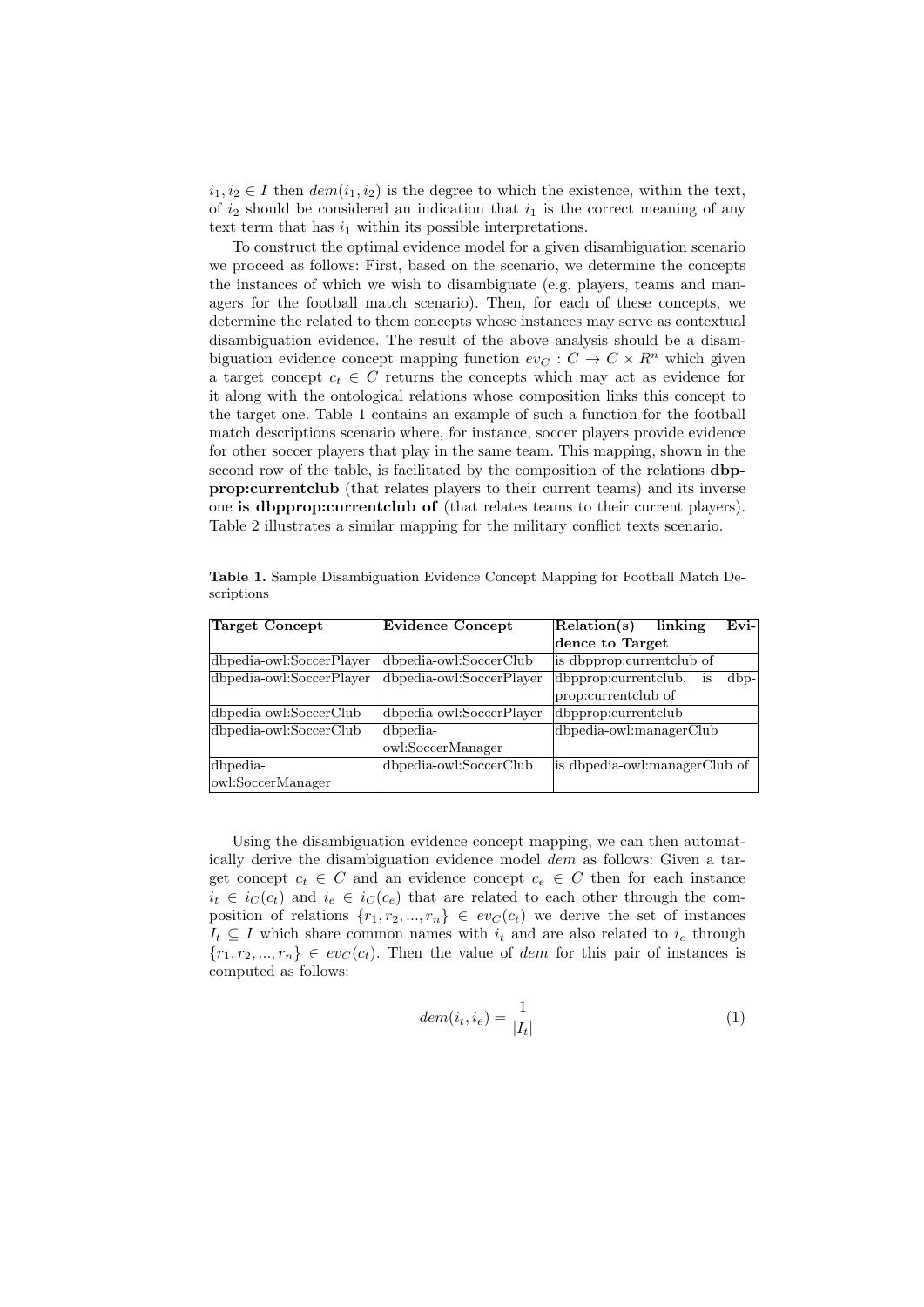| Target Concept     | <b>Evidence Concept</b> | Evi-<br>Relation(s)<br>linking |
|--------------------|-------------------------|--------------------------------|
|                    |                         | dence to Target                |
| dbpedia-           | dbpedia-                | dbpprop:place                  |
| owl:PopulatedPlace | owl:MilitaryConflict    |                                |
| dbpedia-           | dbpedia-                | dbpprop:place,<br>dbpedia-     |
| owl:PopulatedPlace | owl:MilitaryConflict    | owl:isPartOf                   |
| dbpedia-           | dbpedia-                | is dbpprop:commander of, dbp-  |
| owl:PopulatedPlace | owl:MilitaryPerson      | prop:place                     |
| dbpedia-           | dbpedia-                | dbpedia-owl:isPartOf           |
| owl:PopulatedPlace | owl:PopulatedPlace      |                                |
| dbpedia-           | dbpedia-                | dbpprop:commander              |
| owl:MilitaryPerson | owl:MilitaryConflict    |                                |

Table 2. Sample Disambiguation Evidence Concept Mapping for Military Conflict Texts

The intuition behind this formula is that the evidential power of a given entity is inversely proportional to the number of different target entities it provides evidence for. If, for example, a given military person has fought in many different locations with the same name, then its evidential power for this name is low.

#### 3.2 Entity Disambiguation Process

The entity reference resolution process for a given text document and a disambiguation evidence model starts by extracting from the text the set of terms T that match to some instance belonging to a target or an evidence concept, that is some  $i \in i<sub>C</sub>(c)$ ,  $c \in C_t \cup C_e$ . Along with that we derive a term-meaning mapping function  $m: T \to I$  that returns for a given term  $t \in T$  the instances it may refer to. We also consider  $I_{text}$  to be the superset of these instances.

Then we consider the set of potential target instances found within the  $I_{text}^t \subseteq$  $I_{text}$  and for each  $i_t \in I_{text}^t$  we derive all the instances  $i_e$  from  $I_{text}$  for which  $dem(i_t, i_e) > 0$ . Subsequently, by combining the evidence model dem with the term meaning function  $m$  we are able to derive an entity-term support function  $sup: I_{text}^t \times T \to [0,1]$  that returns for a target entity  $i_t \in I_{text}^t$  and a term  $t \in T$  the degree to which t supports  $i_t$ :

$$
sup(i_t, t) = \frac{1}{|m(t)|} \sum_{i_e \in m(t)} dem(i_t, i_e)
$$
\n
$$
(2)
$$

Using this function we are able to calculate for a given term in the text the confidence that it refers to the entity  $i_t \in m(t)$  as follows:

$$
conf(i_t) = \frac{\sum_{t \in T} K(i_t, t)}{\sum_{i'_t \in m(t)} \sum_{t \in T} K(i'_t, t)} * \sum_{t \in T} sup(i_t, t)
$$
(3)

where  $K(i_t, t) = 1$  if  $sup(i_t, t) > 0$  and 0 otherwise. In other words, the overall support score for a given candidate target entity is equal to the sum of the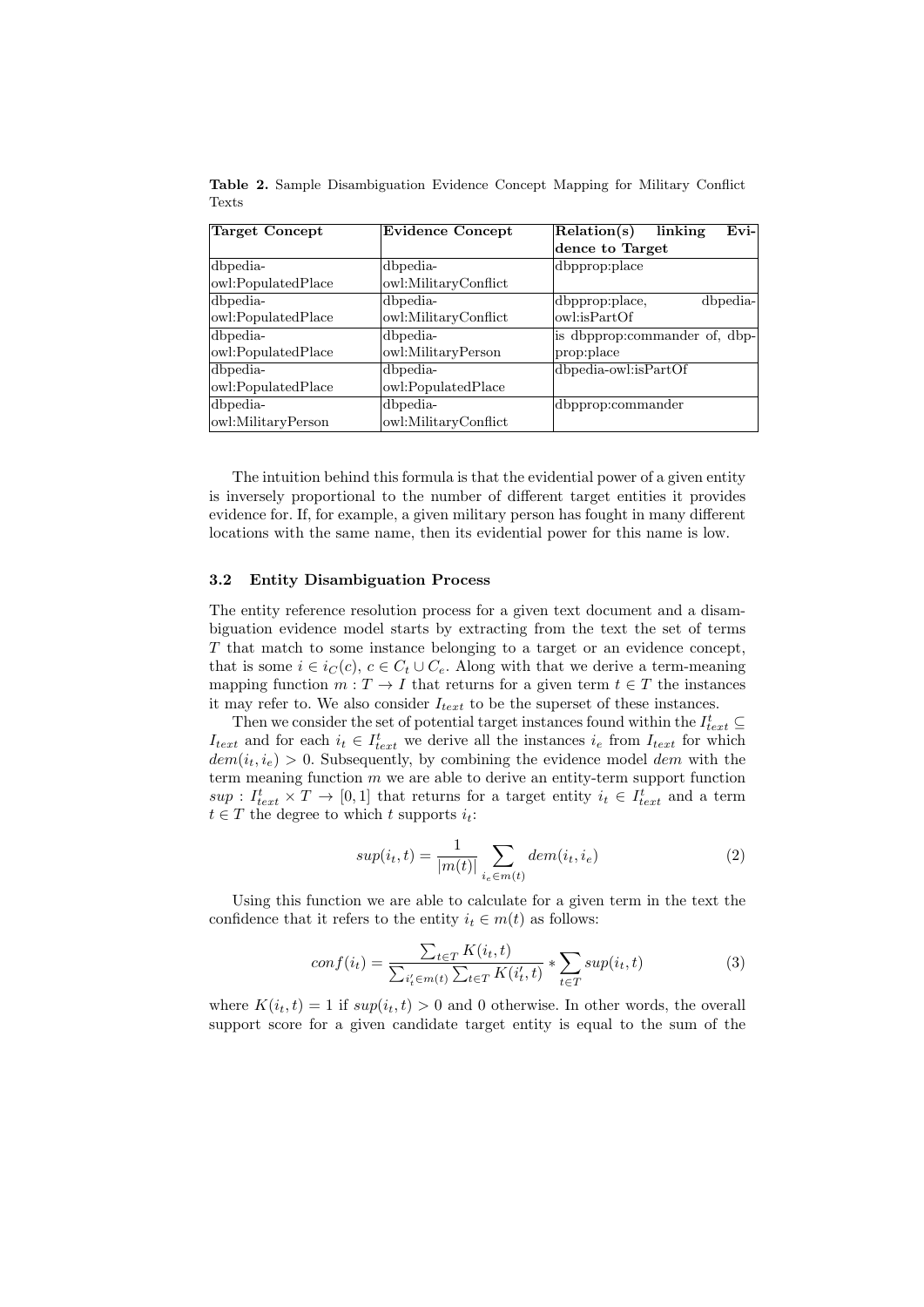entity's partial supports (i.e. function  $sup$ ) weighted by the relative number of terms that support it. It should be noted that in the above process we adopt the one referent per discourse approach which assumes one and only one meaning for a term in a discourse.

## 4 Framework Application and Evaluation

To evaluate the effectiveness of our framework we applied it in the two scenarios we mentioned in the introduction, the one involving disambiguation in football match descriptions and the other in texts describing military conflicts. In both cases we used DBPedia as a source of semantic information and we i) defined a disambiguation evidence model for each scenario and ii) used these models to perform entity disambiguation in a representative set of texts. Then we measured the precision and recall of the process. Precision was determined by the fraction of correctly interpreted terms (i.e. terms for which the interpretation with the highest confidence was the correct one) to the total number of interpreted terms (i.e. terms with at least one interpretation). Recall was determined by the fraction of correctly interpreted terms to the total number of annotated terms in the input texts. It should be noted that all target terms for disambiguation in the input texts were known to the knowledge base (i.e. DBPedia).

Finally, the results of the above evaluation process were compared to those achieved by two publicly available semantic annotation and disambiguation systems, namely DBPedia Spotlight  $4 \times 8$ , AIDA<sup>5</sup> [6]. The two systems were chosen for comparison because i) they also use DBPedia as a knowledge source and ii) they provide some basic mechanisms for constraining the types of entities to be disambiguated, though not in the same methodical way as our framework does. Practically, the two systems merely provide the users the capability to select the classes whose instances are to be included in the process. In all cases, it should be made clear that the goal of this comparison was not to disprove the effectiveness and value of these systems as tools for open domain and unconstrained situations but rather to verify our claim that our approach is more appropriate for disambiguation in "controlled" scenarios, i.e. scenarios in which a priori knowledge about what entities and relations are expected to be present in the text is available. A useful evaluation of popular semantic entity recognition systems for open scenarios may be found at [11].

#### 4.1 Football Match Descriptions Scenario

In this scenario we had to semantically annotate a set of textual descriptions of football match highlights like the following: "It's the 70th minute of the game and after a magnificent pass by Pedro, Messi managed to beat Claudio Bravo. Barcelona now leads 1-0 against Real.". These descriptions were used as metadata of videos showing these highlights and our goal was to determine, in an

<sup>4</sup> http://dbpedia-spotlight.github.com/demo/index.html

<sup>5</sup> https://d5gate.ag5.mpi-sb.mpg.de/webaida/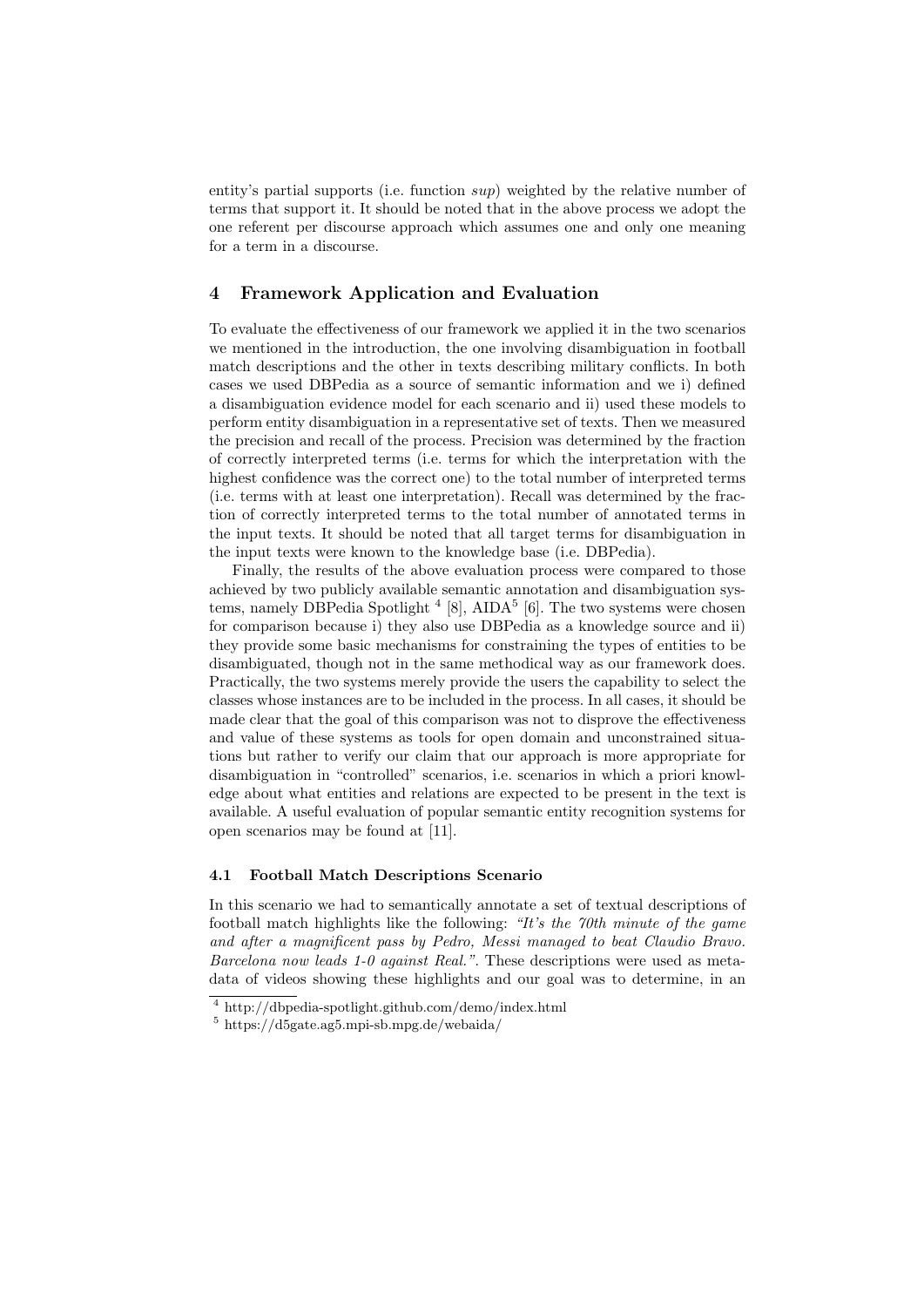unambiguous way, which were the participants (players, coaches and teams) in each video. The annotated descriptions were then to be used as part of a semantic search application where users could retrieve videos that showed their favorite player or team, with much higher accuracy.

To achieve this goal, we applied our framework and we built a disambiguation evidence model, based on DBPedia, that had as an evidence mapping function that of table 1. This function was subsequently used to automatically calculate (through equation 1) the function  $dem$  for all pairs of target and evidence entities. Table 3 shows a small sample of these pairs where, for example, Getafe acts as evidence for the disambiguation of Pedro Leon because the latter is a current player of it. Its evidential power, however, for that player is 0.5, since in the same team there is another player with the same name (i.e. Pedro Rios Maestre).

Table 3. Examples of Target-Evidential Entity Pairs for the Football Scenario

| Target Entity                   | Evidential Entity                       | $ {\rm dem} $     |
|---------------------------------|-----------------------------------------|-------------------|
| dbpedia:Real_Sociedad           | dbpedia:Claudio_Bravo_(footballer)  1.0 |                   |
| dbpedia:Pedro_Rodriguez_Ledesma | dbpedia: FC_Barcelona                   | 1.0               |
| dbpedia:Pedro_Leon              | dbpedia:Getafe_CF                       | $\vert 0.5 \vert$ |
| dbpedia:Pedro_Rios_Maestre      | $ d$ bpedia: $G$ etafe <sub>-CF</sub>   | 0.5               |
| dbpedia:Lionel_Messi            | dbpedia: FC_Barcelona                   | 1.0               |

Using this model, we applied our disambiguation process in 50 of the above texts, all containing ambiguous entity references. The overall number of references was 126 with about 90% of them being ambiguous. In average, each ambiguous entity reference had 3 possible interpretations with player names being the most ambiguous. Table 4 shows the results achieved by our approach as well as by DBPedia Spotlight and AIDA. It should be noted that when using the latter systems, we used their concept selection facilities in order to constrain the space of possible interpretations. Still, as one can see from the table data, the constraining of the semantic data that our custom disambiguation evidence model facilitated (e.g. the consideration of only the current membership relation between players and teams) was more effective and managed to yield significantly better results.

Table 4. Entity Disambiguation Evaluation Results in the Football Scenario

| System/Approach Precision |        | $ \mathrm{Recall} $ | $F_1$ Measure |
|---------------------------|--------|---------------------|---------------|
| Proposed Approach         | $84\%$ | 181\%               | 82\%          |
| <b>AIDA</b>               | 62\%   | 56%                 | 59%           |
| <b>DBPedia Spotlight</b>  | 85%    | $126\%$             | 40\%          |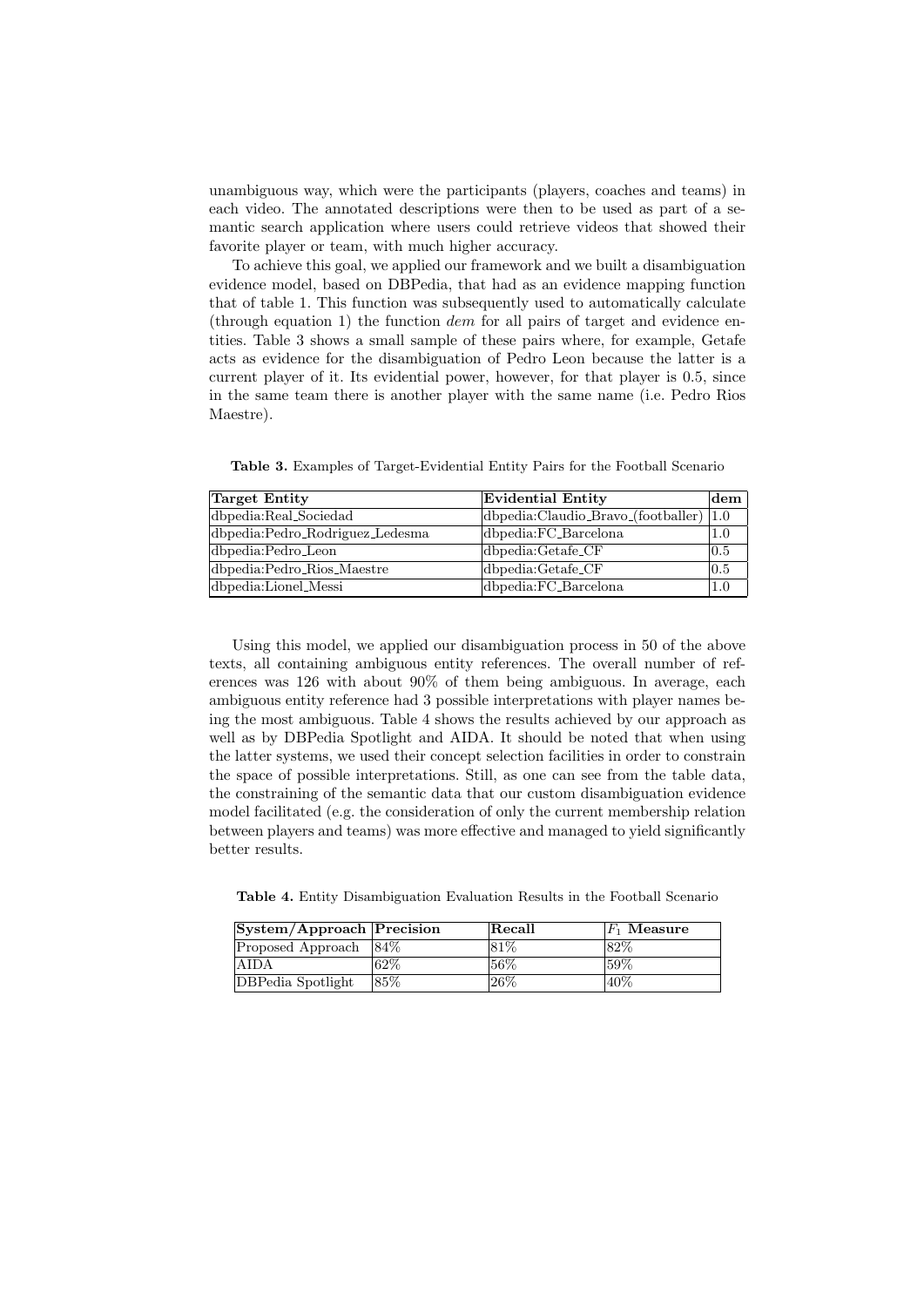#### 4.2 Military Conflict Texts Scenario

In this scenario our task was to disambiguate location references within a set of textual descriptions of military conflicts like the following: "The Siege of Augusta was a significant battle of the American Revolution. Fought for control of Fort Cornwallis, a British fort near Augusta, the battle was a major victory for the Patriot forces of Lighthorse Harry Lee and a stunning reverse to the British and Loyalist forces in the South". For that we used again DBPedia and we defined the disambiguation evidence mapping function of table 2 which, in turn, produced the evidence model that is (partially) depicted in table 5.

Table 5. Examples of Target-Evidential Entity Pairs for the Miltary Conflict Scenario

| Location                                                       | Evidential Entity                            | dem |
|----------------------------------------------------------------|----------------------------------------------|-----|
| dbpedia:Columbus, Georgia                                      | James H. Wilson                              | 1.0 |
| dbpedia:Columbus, New Mexico                                   | dbpedia:Pancho_Villa                         | 1.0 |
| dbpedia:Beaufort_County,_South_Carolina                        | dbpedia:Raid_at_Combahee_Ferry               | 1.0 |
| dbpedia:Beaufort_County,_South_Carolina                        | $ dbpedia:James_Montgomery_{c}(colorel) 1.0$ |     |
| dbpedia:Beaufort_County,_North_Carolina                        | dbpedia:Battle_Of_Washington                 | 1.0 |
| dbpedia:Beaufort_County,_North_Carolina dbpedia:John_G._Foster |                                              | 1.0 |

Using this model, we applied, as in the football scenario, our disambiguation process in a set of 50 military conflict texts, targeting the locations mentioned in them. The average reference ambiguity of this set was 5 in a total of 55 locations. Table 6 shows the achieved results which verify the ability of our framework to improve disambiguation effectiveness.

Table 6. Entity Disambiguation Evaluation Results in the Military Conflict Scenario

| System/Approach Precision |       | Recall | $ F_1 $ Measure |
|---------------------------|-------|--------|-----------------|
| Proposed Approach         | - 88% | 83%    | 85\%            |
| DBPedia Spotlight         | 71\%  | $69\%$ | 70\%            |
| AIDA                      | 44\%  | 40\%   | 42\%            |

## 5 Discussion

It should have been made clear from the previous sections that our framework is not independent of the content or domain of the input texts but rather adaptable to them. That's exactly its main differentiating feature as our purpose was not to build another generic disambiguation system but rather a reusable framework that can i) be relatively easily adapted to the particular characteristics of the domain and application scenario at hand and ii) exploit these characteristics in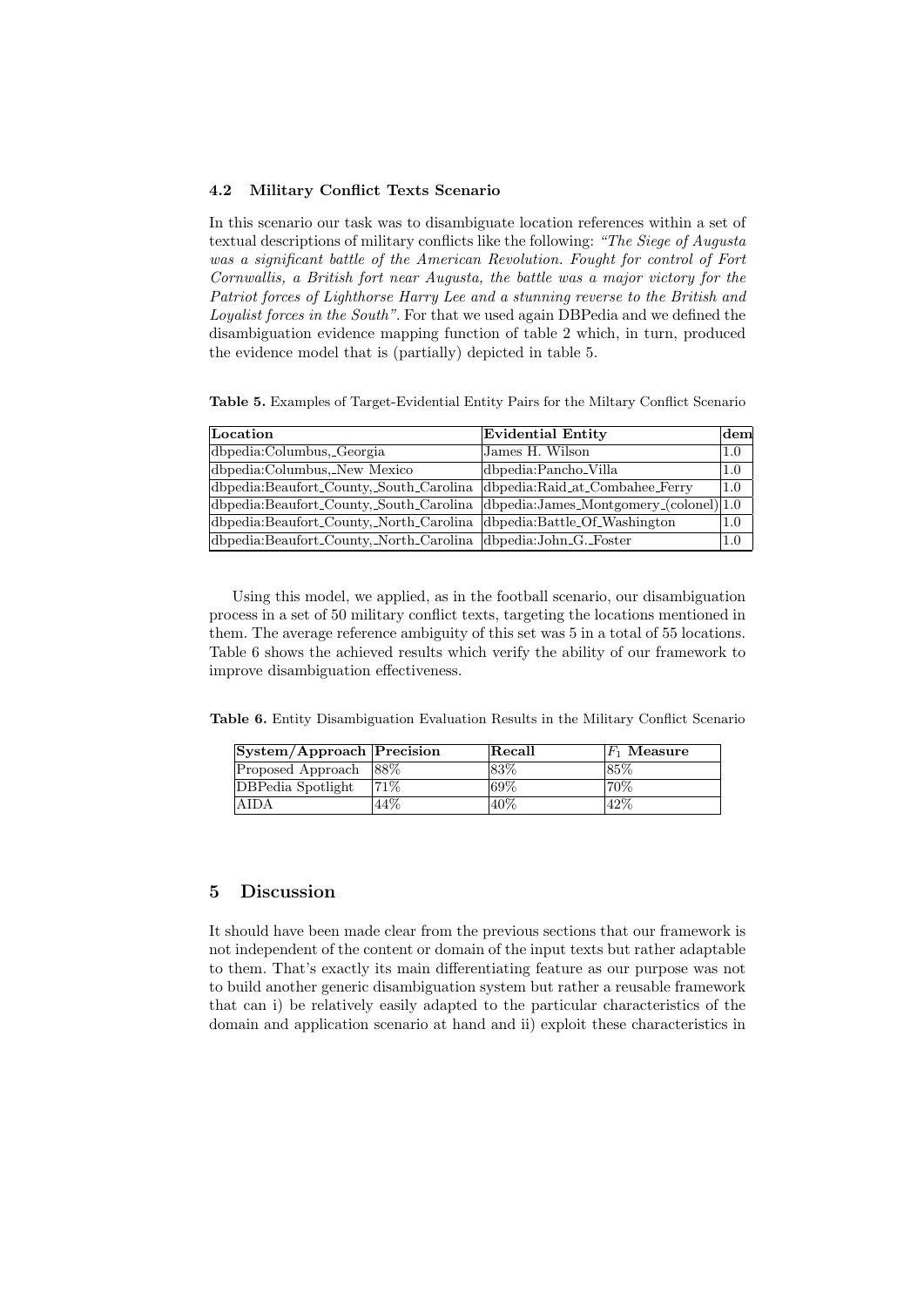order to increase the effectiveness of the disambiguation process. Our motivation for that was that, as the comparative evaluation of the previous section showed, the scenario adaptation capabilities of existing generic disambiguation systems can be inadequate in certain scenarios (like the ones described in this paper), thus limiting their applicability and effectiveness.

Of course, the usability and effectiveness of our approach is directly proportional to the content specificity of the texts to be disambiguated and the availability of a priori knowledge about their content. The greater these two parameters are, the more applicable is our approach and the more effective the disambiguation is expected to be. The opposite is true as the texts become more generic and the information we have out about them more scarce. A method that could a priori assess how suitable is our framework for a given scenario would be useful, but it falls outside the scope of this paper. Also, the framework's approach is not completely automatic as it requires some knowledge engineer or domain expert to manually define the scenario's disambiguation evidence mapping function. Nevertheless, this function is defined at the schema level thus making the number of required mappings for most scenarios rather small and manageable.

Finally, although we haven't formally evaluated the scalability of our approach, the fact that our framework is based on the constraining of the semantic data to be used makes us expect that it will perform faster than traditional approaches that use the whole amount of data. Furthermore, as the disambiguation evidence model may be constructed offline and stored in some index, the most probable bottleneck of the process will be the phase of determining the candidate entities for the extracted terms rather than the resolution process. Nevertheless, a more rigorous scalability study will have to be made as part of future work.

## 6 Conclusions and Future Work

In this paper we proposed a novel framework for optimizing named entity disambiguation in well-defined and adequately constrained scenarios through the customized selection and exploitation of semantic data. First we described how, given a priori knowledge about the domain(s) and expected content of the texts that are to be analyzed, one can use the semantic data and define an evidence model that determines which and to what extent semantic entities should be used as contextual evidence for the disambiguation task at hand. Then we described the process through which such a model can be actually used for this task. The overall framework was experimentally evaluated in two specific scenarios and the results verified its superiority over existing approaches that are designed to work in open domains and unconstrained scenarios.

Future work will focus on the further automation of the disambiguation evidence model construction by means of data mining and machine learning techniques. Moreover, an online tool to enable users to dynamically build such models out of existing semantic data and use them for disambiguation purposes, will be developed.